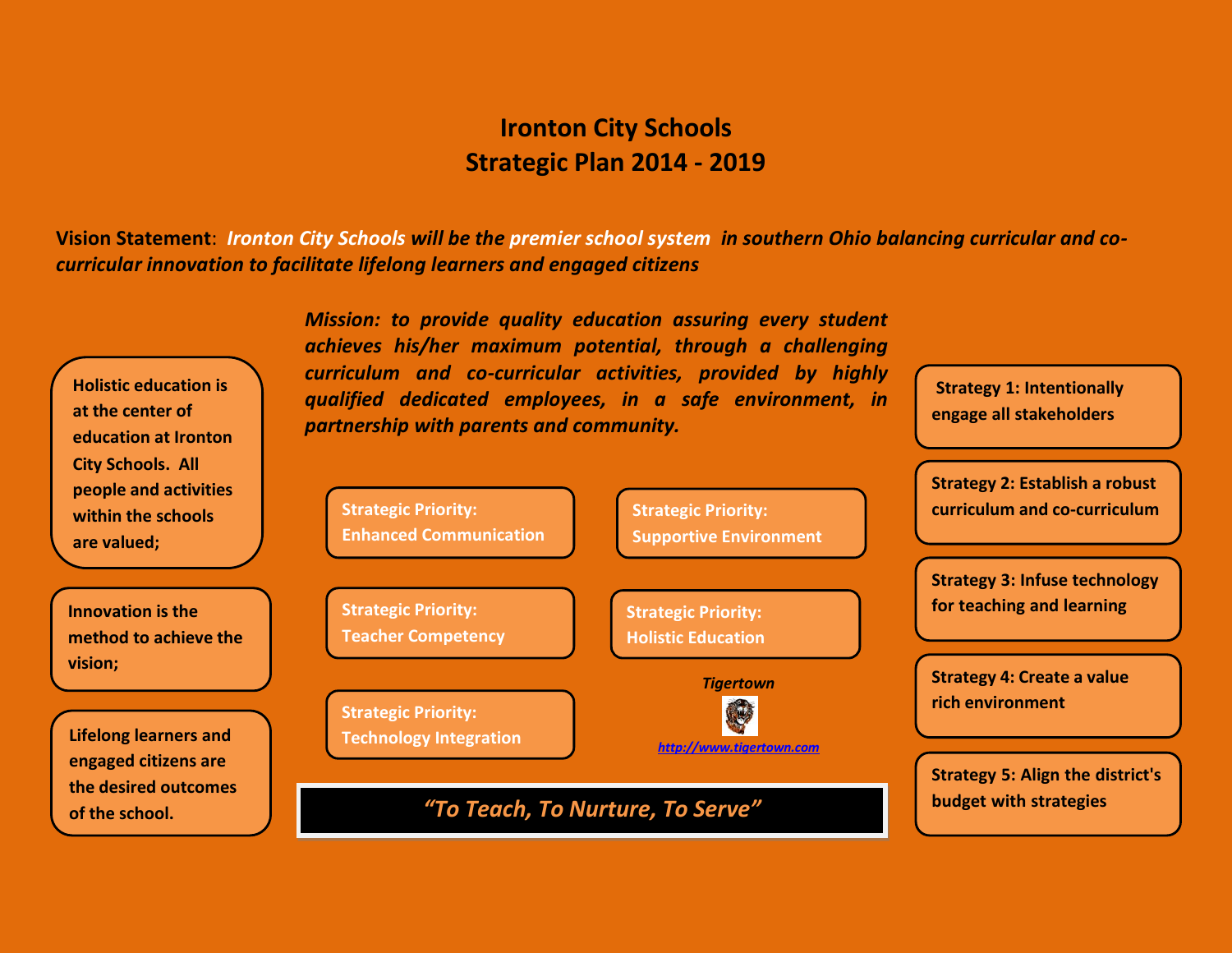### **Strategy 1:** Intentionally engage all stakeholders.

| Goal                                                                                                                                                                               | <b>Time Line</b> |
|------------------------------------------------------------------------------------------------------------------------------------------------------------------------------------|------------------|
| Develop a communication plan to include, but not                                                                                                                                   | By the end of    |
| limited to:                                                                                                                                                                        | 2014             |
| the integration of social media, text messaging and<br>student e-mail system, stakeholder newsletter, and<br>measures to assess effectiveness, and cost benefit<br>analysis (CBI). |                  |
| Implement social media, text messaging and e-mail                                                                                                                                  | By the end of    |
| systems, and stakeholder newsletter                                                                                                                                                | 2015             |
| Assess the effectiveness of communication systems                                                                                                                                  | By the end of    |
| using quantitative and qualitative methods                                                                                                                                         | 2016             |
| Revise communication plan to address issues related to                                                                                                                             | By the end of    |
| awareness, barriers and satisfaction                                                                                                                                               | 2017             |

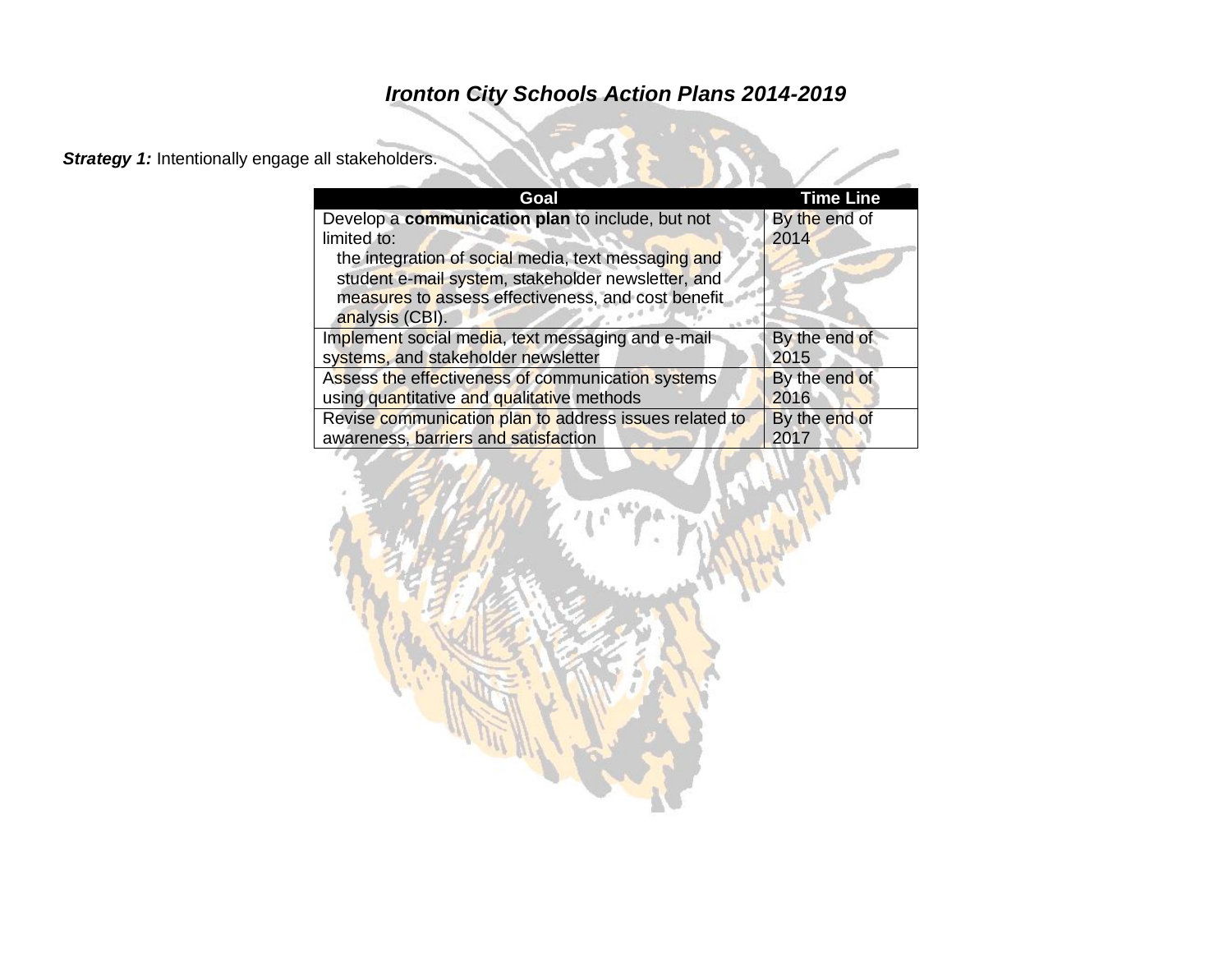*Strategy 2:* Establish robust curricular and co-curricular offerings;

| Goal                                                                                                                                                                                                                                                                 | <b>Time Line</b>      |
|----------------------------------------------------------------------------------------------------------------------------------------------------------------------------------------------------------------------------------------------------------------------|-----------------------|
| Align curriculum with New Ohio Standards (Common                                                                                                                                                                                                                     | By the end of         |
| Core-(CC)                                                                                                                                                                                                                                                            | 2014                  |
| Create or revise remediation program to improve math                                                                                                                                                                                                                 | By the end of         |
| and reading skills in K-6                                                                                                                                                                                                                                            | 2015                  |
| Adopt the concept of co-curriculum (out-of-class                                                                                                                                                                                                                     | By the end of         |
| learning);                                                                                                                                                                                                                                                           | 2014                  |
| Identify opportunities to align and enhance curricular and                                                                                                                                                                                                           | By the end of         |
| co-curricular connections                                                                                                                                                                                                                                            | 2014                  |
| Broaden the scope of co-curricular offerings;                                                                                                                                                                                                                        | By the end of<br>2016 |
| Establish 21 <sup>st</sup> century skill based learning outcomes for<br>curricular and co-curricular offerings;<br>Adopt a paradigm of "what will a graduate know and be<br>able to do as a result of attendance at Ironton City<br><b>Schools</b>                   | By the end of<br>2014 |
| Review, revise, and implement policies and procedures<br>for engaging in meaningful interactions with the<br>community;<br>• Enhance field trip offerings<br>• Have students engage in community service                                                             | By the end of<br>2015 |
| Identify opportunities to align community youth activity                                                                                                                                                                                                             | By the end of         |
| programs with interscholastic.                                                                                                                                                                                                                                       | 2016                  |
| Assess effectiveness of curricular and co-curricular<br>changes;<br>• Compare ODE and ICS benchmark data (2013) with<br>current data (2018)<br>• Conduct summative assessment for curricular and<br>co-curricular changes<br>• Survey stakeholders for statisfaction | By the end of<br>2019 |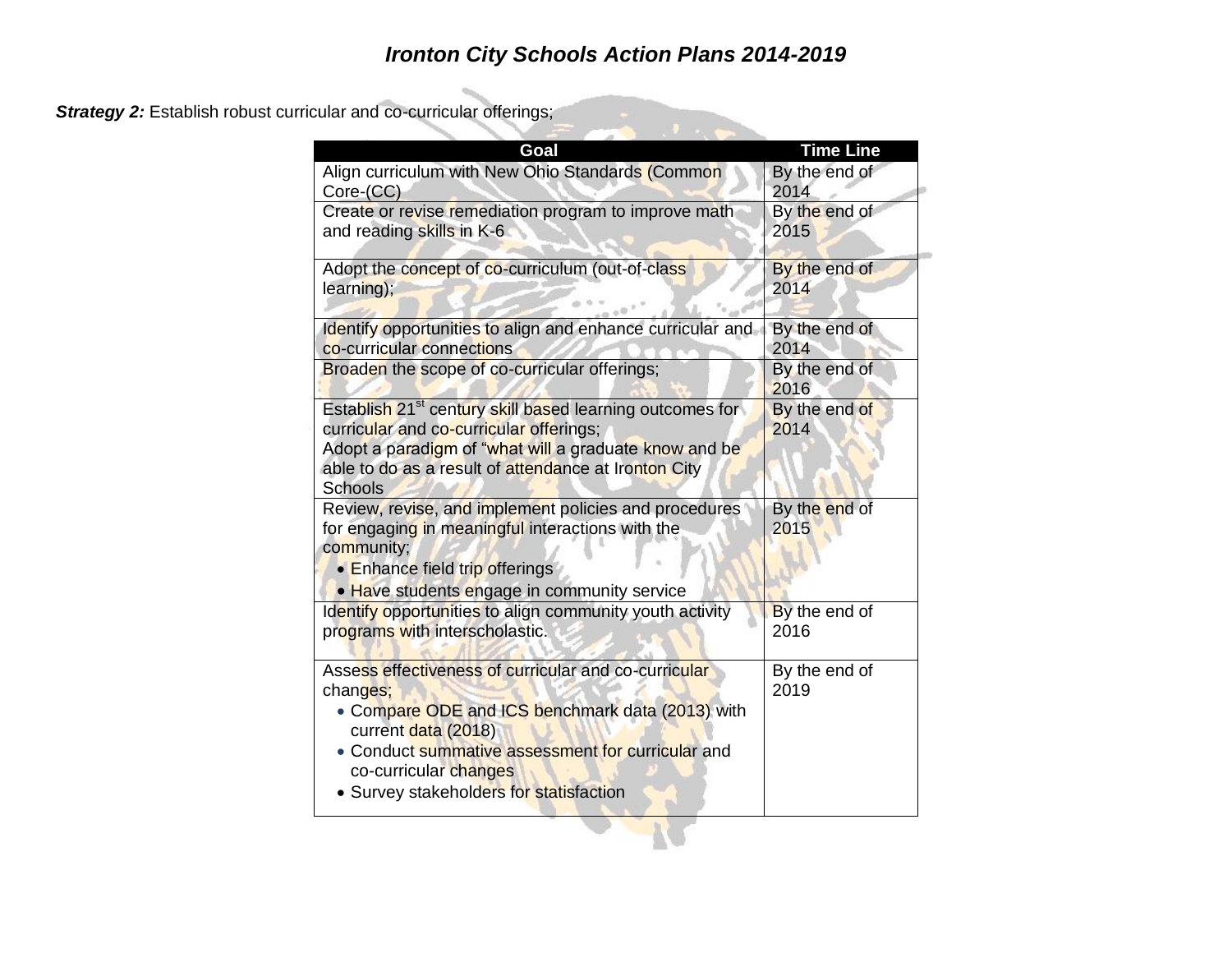**Strategy 3:** Infuse technology for teaching and learning

| Goal                                                                                                                                                                                                                                                                                                                                                                                                                                                                                                                                                                                                                                                                                                                                                                                                                                             | <b>Time Line</b>      |
|--------------------------------------------------------------------------------------------------------------------------------------------------------------------------------------------------------------------------------------------------------------------------------------------------------------------------------------------------------------------------------------------------------------------------------------------------------------------------------------------------------------------------------------------------------------------------------------------------------------------------------------------------------------------------------------------------------------------------------------------------------------------------------------------------------------------------------------------------|-----------------------|
| Review existing technology plan, align with current best<br>practice in the use of technology for Common Core (CC)<br>implementation, National Educational Standards for<br>Students and establish measurable outcomes to be<br>presented to the School Board each year.<br>• Creation of technology team for each building;<br>List identified Best Practices in the use of technology<br>at each grade level/and/or Content area on Ironton<br>website for reference with links to resources to help<br>teachers implement technology in the classroom<br>• Expand the number of persons on the Technology<br>Planning Committee to represent more teachers from<br>not only different grade levels but also different<br>buildings in the Ironton City School District.<br>• Develop ongoing PD such as 'mentoring teams' in<br>each building | By the end of<br>2014 |
| Explore one to one computing & electronic text books to<br>replace maintenance of older computers and textbooks;<br>• Technology Planning Committee meet with vendors;<br>• Conduct cost-benefit-analysis (CBA)<br>Direct costs associated with of 1-1 computing<br>verse purchase and maintenance of computers<br>with less than 3 years of age<br>Identify replacement costs for textbooks due for<br>replacement;<br>Identify costs of e-readers;<br>Identify and cost out maintenance and<br>hardware trouble reports over a 1 year period;<br>Identify hardware and maintenance costs of<br>Chromebooks:                                                                                                                                                                                                                                    | By the end of<br>2014 |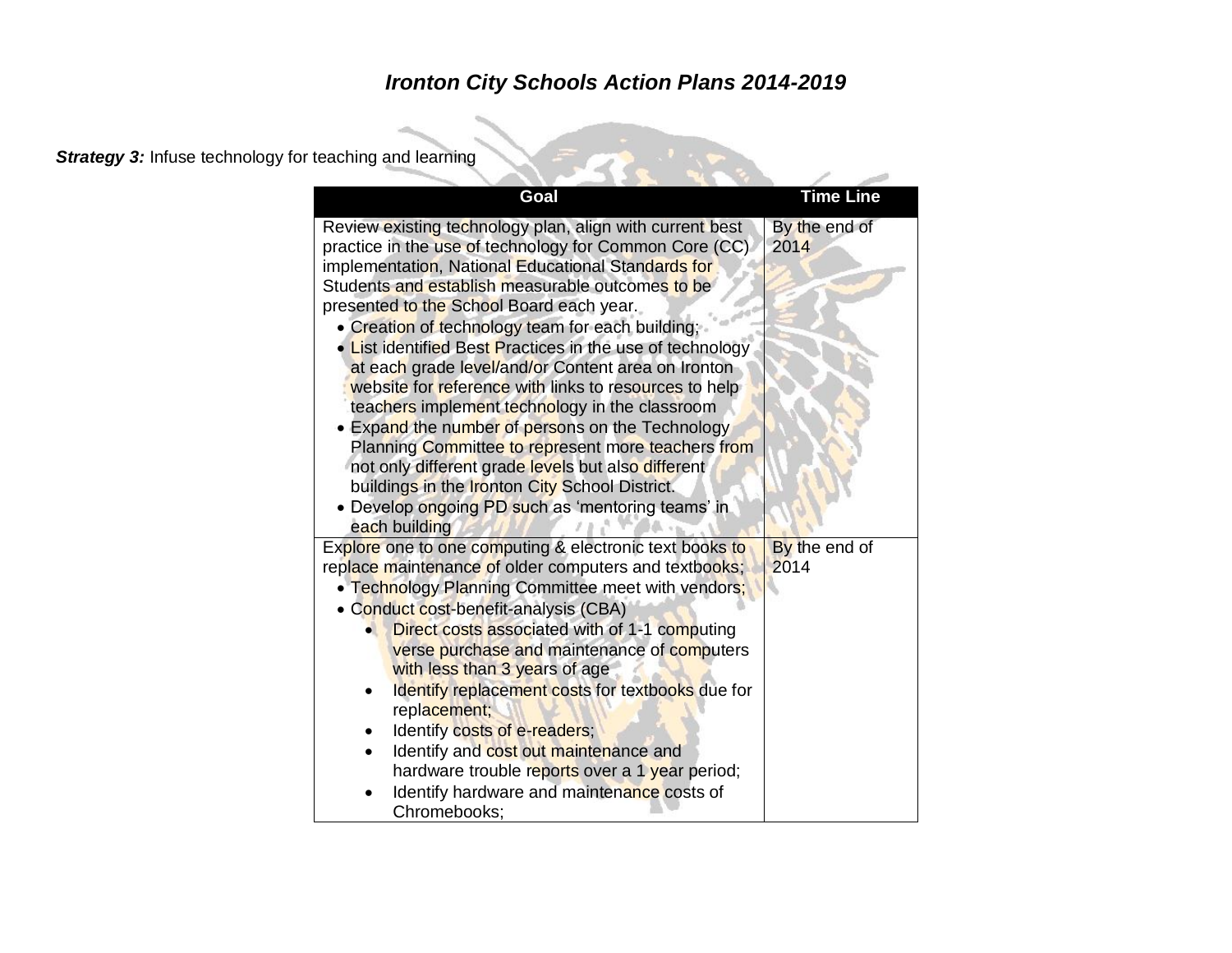| Focus professional development on integrating<br>technology in the classroom;<br>• Survey teachers about technology associated PD for<br>their content areas;<br>• Develop a plan to integrate technology with CC;<br>. Hold PD related to integrating technology with CC;<br>• Hold PD related to integrating technology to improve<br>reading and math at all grade levels in the CC;<br>• Present data concerning attendance and<br>implementation of CC and technology integration to<br><b>School Board:</b> | By the end of<br>2014 |
|-------------------------------------------------------------------------------------------------------------------------------------------------------------------------------------------------------------------------------------------------------------------------------------------------------------------------------------------------------------------------------------------------------------------------------------------------------------------------------------------------------------------|-----------------------|
| Integrate technology into the curriculum<br>Identify technology integration in lesson plans that<br>support the CC, 21 <sup>st</sup> Century Skills and Ohio<br><b>Technology Standards/ISTE National Educational</b><br><b>Technology Standards for Students</b>                                                                                                                                                                                                                                                 | By the end of<br>2016 |
| Assess effectiveness of technology integration changes;<br>Compare ICS benchmark data (2013) with current<br>data (2018)<br>• Conduct summative assessment for technology<br>integration;<br>• Survey stakeholders for statisfaction                                                                                                                                                                                                                                                                              | By the end of<br>2019 |
|                                                                                                                                                                                                                                                                                                                                                                                                                                                                                                                   |                       |

F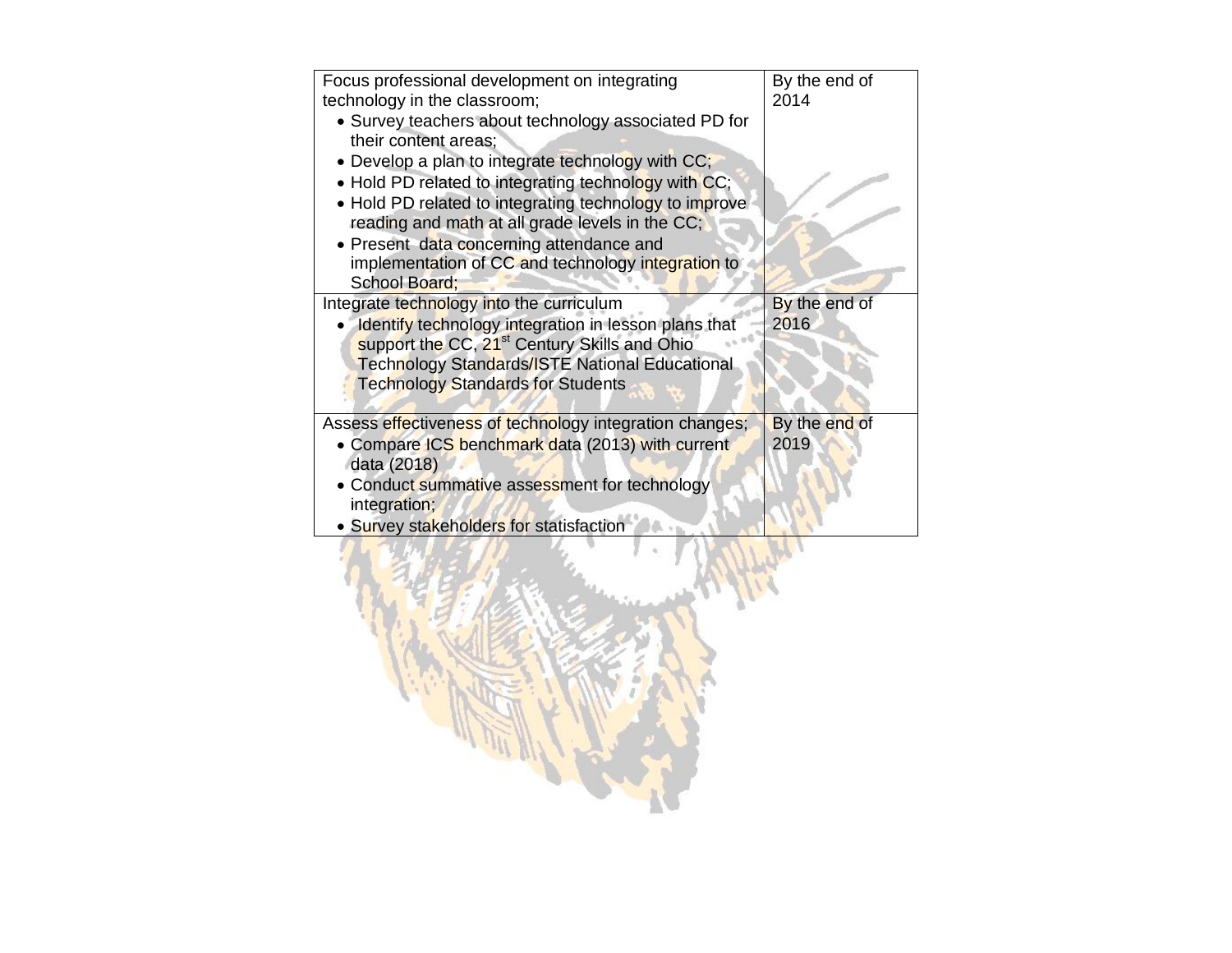#### **Strategy 4:** Create a value rich environment

| Goal                                                                                                                                                                                                                                                                                                                                            | <b>Time Line</b>      |
|-------------------------------------------------------------------------------------------------------------------------------------------------------------------------------------------------------------------------------------------------------------------------------------------------------------------------------------------------|-----------------------|
| Establish value philosophy and statement that addresses<br>fair treatment for all people associated with ICS;<br>• Create an committee or taskforce to assess the<br>physical and emotional environment;<br>. Hold PD for employees and assemblies for students<br>focused on ICS values<br>Develop student code of conduct;<br>• Review impact | By the end of<br>2016 |
| Review, revise and reinforce district bullying policy;<br>· Adopt a zero tolerance policy;<br>• Create and implement PD for teachers and<br>assemblies for students focused on bullying;                                                                                                                                                        | By the end of<br>2014 |
| Implement values clarification program that focus on<br>character, respect, commitment and trust.                                                                                                                                                                                                                                               | By the end of<br>2015 |
| Assess effectiveness of environmental plan;<br>Compare ICS benchmark data (2013) with current<br>data (2018)<br><b>Conduct summative assessment of environment</b><br>• Survey stakeholders for statisfaction                                                                                                                                   | By the end of<br>2019 |